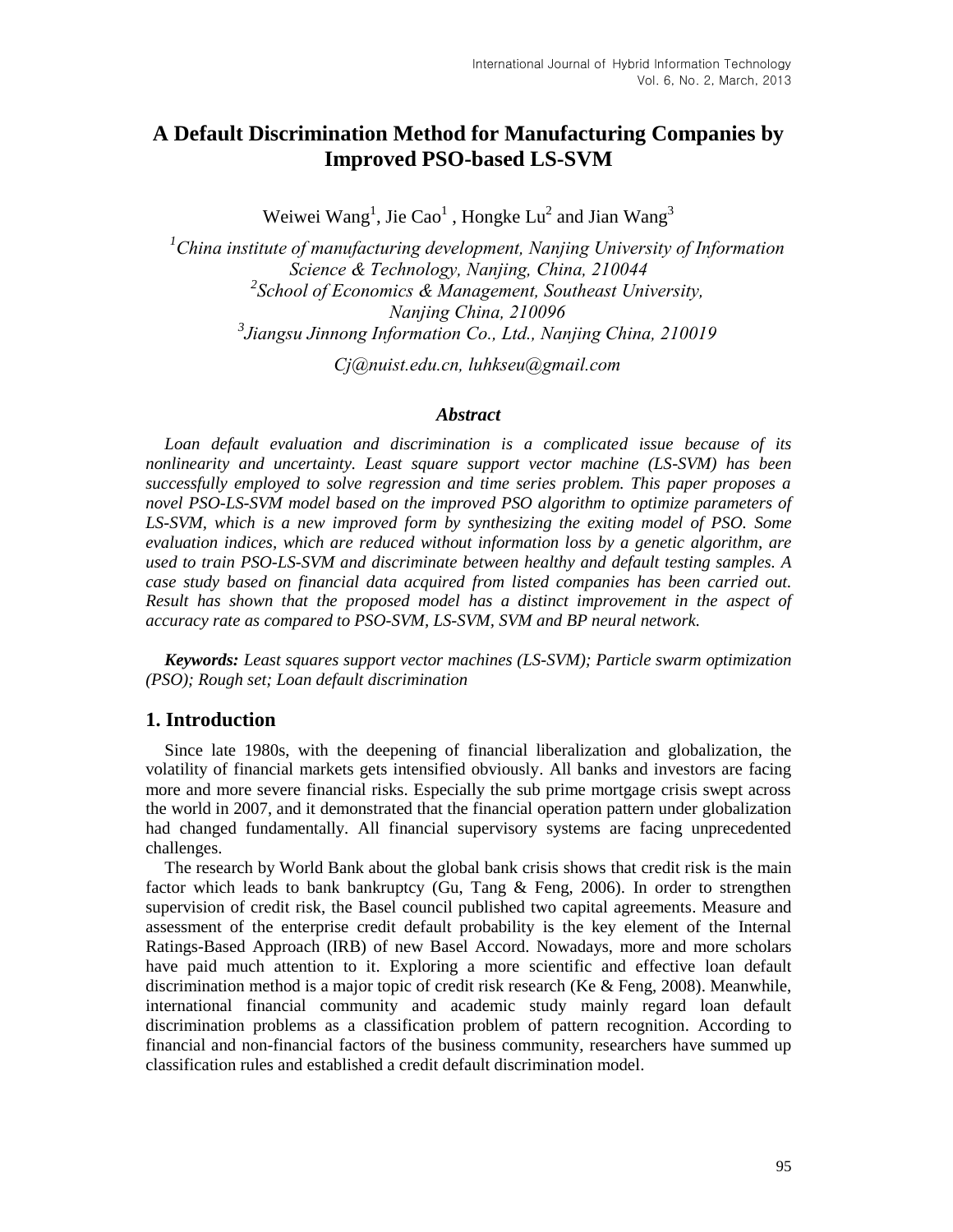Numerous methods have been put forward to construct a satisfactory loan default discrimination model to study the credit risk problem. Approaches for parameter selection can be categorized into two models. The first one is the statistics model including logistic method, [mathematical programming,](http://dict.cnki.net/dict_result.aspx?searchword=%e6%95%b0%e5%ad%a6%e8%a7%84%e5%88%92&tjType=sentence&style=&t=mathematical+programming) k nearest neighbor, Bayesian model and so on (Gerda, Marc  $\&$ Geert, 2003; Arnold & Tomohiro, 2010).The other one is the artificial intelligence model such as neural network, genetic algorithm, decision tree and expert system (Du, 2010; Leardi, 2009; Huimin, 2007; Shu, 2005). Because of the complexity of credit risk and the abnormal structure of data, traditional pattern classification algorithms cannot meet the requirement of loan default discrimination any longer. Support vector machine (SVM), one of the new techniques for pattern classification, has excellent study performance and can solve the issues of small sample, nonlinear, high dimension and local minimum point (Senf, Chen, & Zhang, 2006). So it has been successfully and widely used in pattern recognition, regression estimation, probabilistic density estimation, time series forecasting and credit risk evaluation (Yu, Wang, & Cao, 2009; Li, Chen, & Wei, *et al.*, 2007; Tinghua, Houkuan, & Shengfeng, *et al.*, 2010; Shen & Zhen, 2009). Least square support vector machine (LS-SVM), the extension of SVM, has more advantages of SVM (Mathias & Mohamed, 2009; Wang & Guo, 2008). Extensive empirical study (Gestel, Suykens, Baesens, *et al.*, 2004) has shown that LS-SVM is comparable to SVM in terms of generalization performance. At the same time, it can overcome slow speed of large scale data for SVM and has the advantage of easy calculation and speedy (Suykens, Gestel, & De, 2002). Practice has shown that applying SVM model to credit evaluation of enterprises and individuals is well targeted and adapted (Xiao & Fei, 2006).

Nowadays, it is very difficult to select optimal parameters for LS-SVM model. For traditional approach, it is difficult to calculate and the result is not quite good. As we know, proper parameters setting can improve LS-SVM classification accuracy. In this paper, particle swarm optimization (PSO) is employed to select the penalty function C and the kernel function  $\sigma$ . Compared with other optimization methods including genetic algorithm, PSO is a new computation intelligence technique, which has been proved to be an optimization method with good performance. It is simple, fast and easy to be manipulated and realized with less parameters (Guo, Yang, Wu, *et al.*, 2008).The parameters of PSO are simple and they do not need complex adjustment. Thus, PSO is a useful approach to acquire optimal parameters of LS-SVM, which overcomes time consuming and blindness of cross validation. Additionally, it makes use of small sample training of LS-SVM, which is quite beneficial to data processing of loan default discrimination. The simulation result has demonstrated that PSO-LS-SVM model has better generalization ability and higher classification accuracy than that of PSO-SVM, LS-SVM, SVM and BP neural network.

# **2. Methodology**

#### **2.1 Least Squares Support Vector Machines**

LS-SVM is a variant of SVM, which leads to solving linear KKT systems (Zhang & Zhang, 1999). LS-SVM differs from SVM where the quadratic programming is transformed to linear programming, which offers a simpler formulation and fewer computational requirements. In addition, the threshold b is calculated as a whole in the procedure(Suykens, Van Gestel, De Brabanter, *et al.*, 2002).

Given a training set of instance-label pairs  $\{x_i, y_i\}$ ,  $i = 1, \dots, n$ , where  $x_i \in R^l$ ,  $y_i \in \{+1, -1\}$ . The LS-SVM model in feature space is as follows: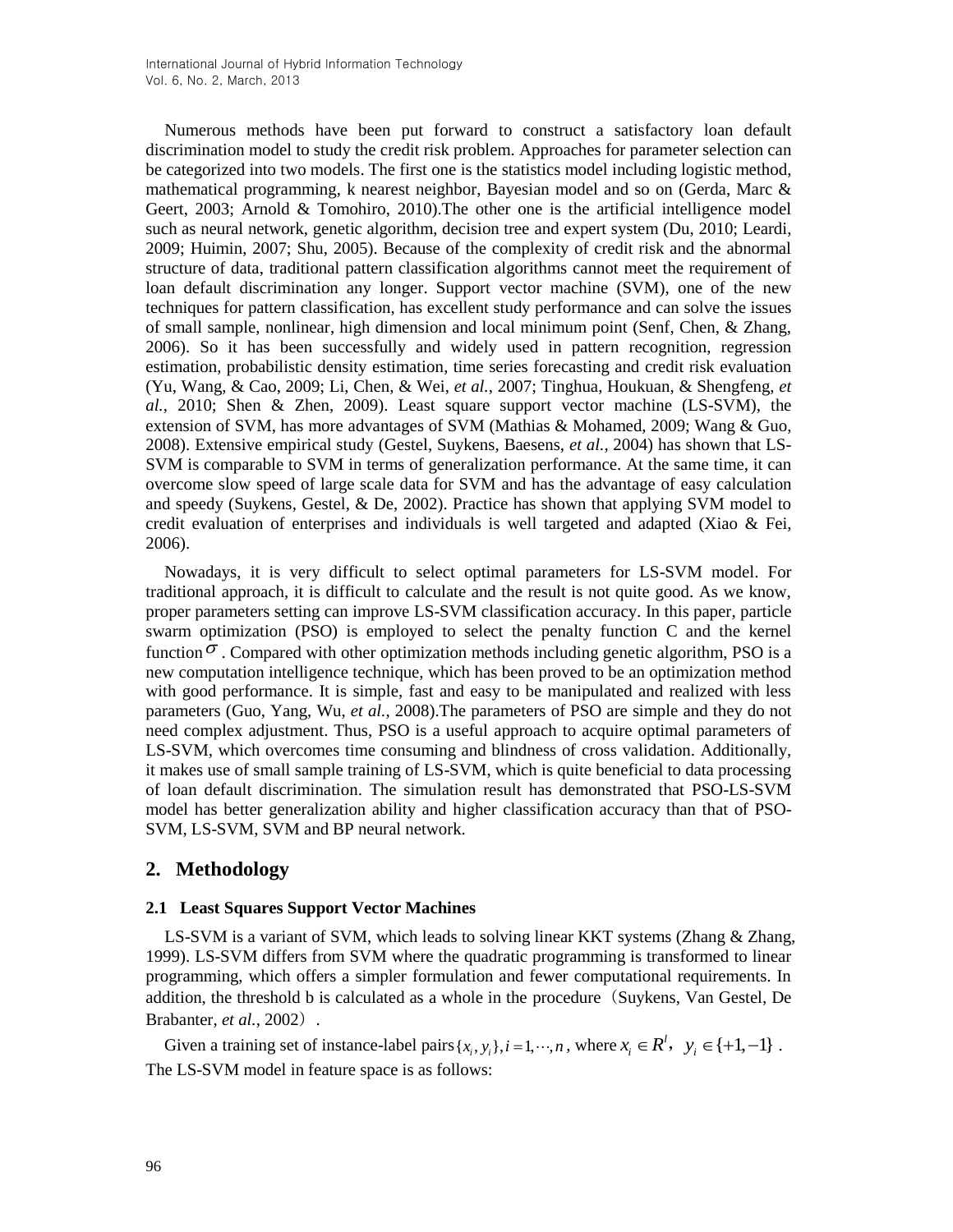$$
y(x) = w^T \phi(x) + b \tag{1}
$$

where the nonlinear mapping  $\phi(\cdot)$  will map the input data to the high-dimensional feature space. The optimization problem of LS-SVM applies the approximate function:

$$
\min_{w,b,\xi} w, \xi = 1/2w^T w + (C/2) \sum_{i=1}^n \xi_i^2
$$
\n
$$
\text{subject to } y_i = \phi(x_i) \times w + b + \xi_i; \ i = 1, \dots, n
$$
\n
$$
(2)
$$

where  $\xi_i \geq 0$  is the non-negative slack variable and  $C > 0$  is a penalty parameter on the

training error. The optimization problem will be solved by introducing Lagrange multiplier 
$$
\alpha_i
$$
.  
\n
$$
L = ||w||^2 + (C/2) \sum_{i=1}^n \xi_i^2 - \sum_{i=1}^n \alpha_i (\phi(x_i) \times w + b + \xi_i - y_i)
$$
 (3)

where 
$$
\alpha_i
$$
 are Lagrange multipliers. According to the condition of KTT:  
\n $\partial L / \partial w = 0, \partial L / \partial b = 0, \partial L / \partial \xi = 0, \partial L / \partial \alpha = 0$  (4)

$$
\partial L / \partial w = 0, \partial L / \partial b = 0, \partial L / \partial \xi = 0, \partial L / \partial \alpha = 0 \tag{4}
$$
  
Then the following result can be obtained:  

$$
w = \sum_{i=1}^{n} \alpha_i \phi(x_i), \sum_{i=1}^{n} \alpha_i = 0, \ \alpha_i = C\xi_i, \ \phi(x_i)w + b + \xi_i - y_i = 0 \tag{5}
$$

According to Eq.(5), by [eliminating](javascript:showjdsw() the parameters w and  $\xi$ , the linear equations are gotten as follows:

$$
\begin{bmatrix} 0 & e^T \ e & NN^T + C^{-1}I \end{bmatrix}_{(n+1)\times(n+1)} \begin{bmatrix} b \ \alpha \end{bmatrix} = \begin{bmatrix} 0 \ y \end{bmatrix}
$$
 (6)

Where *e* is the vector  $(n \times 1)$  whose element is 1. *I* is an N-dimensional identity Where *e* is the vector  $(n \times 1)$  whose element is 1. *I* is an N-dimensional identity matrix,;  $\alpha = (\alpha_1, \alpha_2, \dots, \alpha_n)^T$ ,  $y = (y_1, y_2, \dots, y_n)^T$ ,  $N = (\phi(x_1)^T, \phi(x_2)^T, \dots, \phi(x_n)^T)^T$ .

According to Mercer, the Kernel Function is defined as  $K(x_i, x_j) = \phi(x_i) \times \phi(x_j)$ .

The linear decision function is gotten:

$$
f(x) = \sum_{i=1}^{n} \alpha_i K(x_i, x_j) + b
$$
 (7)

(*x*) =  $v^2 \phi(x) + b$ <br>
(**i**) the nonlinear mapping  $\phi(x)$  will map the input data to the high-dimensional<br>
re face. The optimization problem of LS-SVM applies the approximate function:<br>
in  $J_n(w, \xi) = 1/2w^7w + (C/2)\sum_{i=1}^4 z_i^$ Kernel Function is used widely including [linear kernel,](javascript:showjdsw() [polynomial kernel](http://dict.cnki.net/dict_result.aspx?searchword=%e5%a4%9a%e9%a1%b9%e5%bc%8f%e6%a0%b8&tjType=sentence&style=&t=polynomial+kernel) and RBF kernel. In machine learning theory, the RBF kernel function has been proved to have better generalization performance (Cambell, 2002). So RBF kernel is chosen and its

expression is described as follows:  
\n
$$
K(x_i, x_j) = \exp(-\left\|x_i - x_j\right\|/2\sigma^2)
$$
\n(8)

Where  $\sigma$  is the parameter which shows the width of RBF kernel.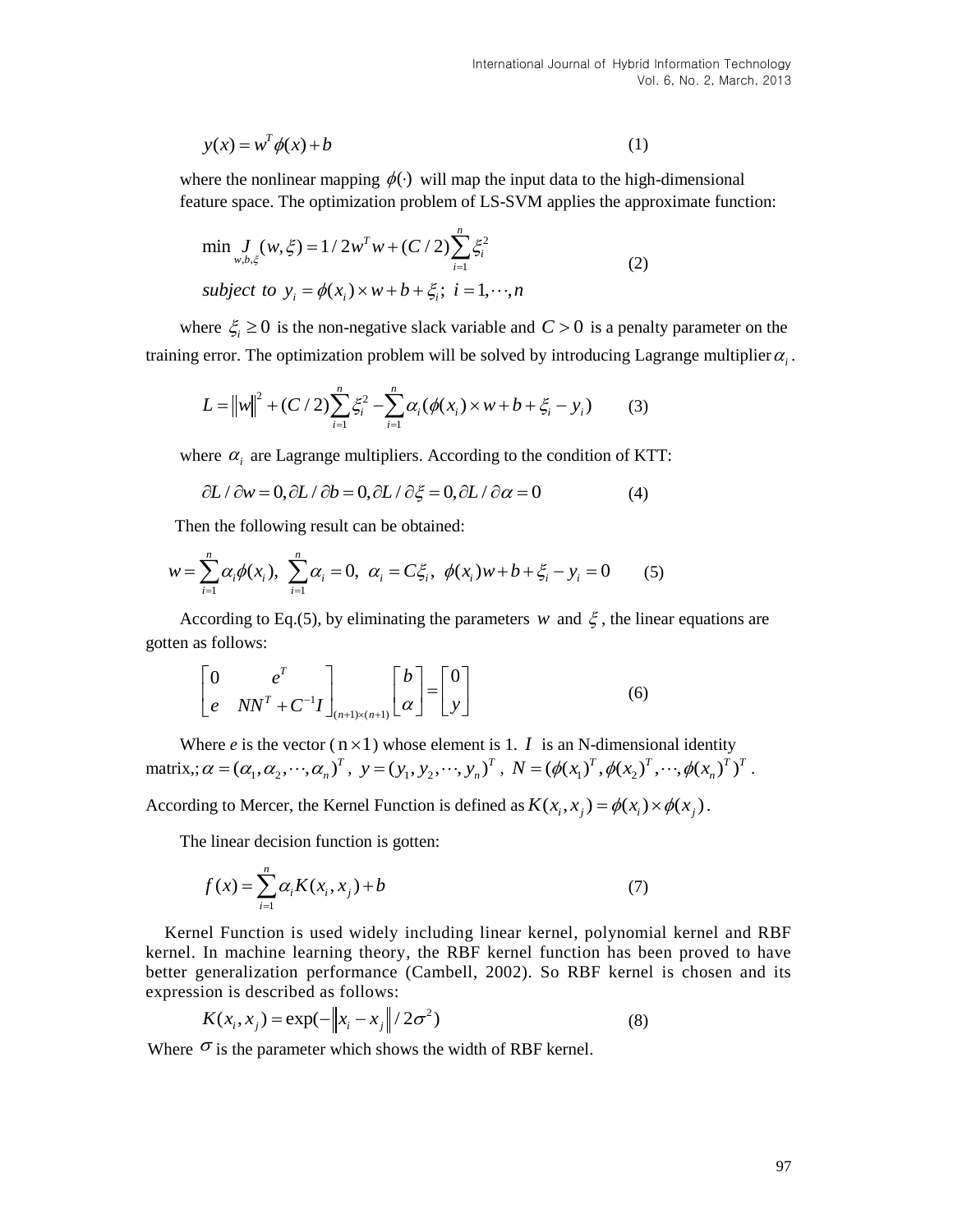#### **2.2 Sample Attributes Reduction**

Attribute reduction, one of the most important topics in knowledge discovery, refers to the ability to maintain the same conditions and to delete irrelevant or redundant knowledge without information loss. However, it is a NP-Hard problem to select an optimal subset from attribute set. Existing reduction algorithms, mainly from the core of rough set, employ a heuristic search method to exploit minimum reduction. In the of rough set, employ a heuristic search method to exploit minimum reduction. In the rough set theory,  $\beta = pos<sub>C</sub>(D<sub>j</sub>) - pos<sub>C-(c<sub>i</sub>)</sub>(D<sub>j</sub>)$  is employed to examine the importance of condition attribute  $c_i \in C$  corresponding to decision attribute  $D_j$ . If  $\beta = 0$ , condition attribute  $c_i$  is considered to be redundant and can be deleted.

This study implements the genetic algorithm to find out the minimum reduction (Tao, Xu, Wang, *et al.*, 2003). Therein, a set of evaluation indices are defined as  $C = \{c_1, c_2, ..., c_n\}$ ,  $\Omega$  denotes the evaluation space. Chromosome is an n-bit binary string, with each binary bit corresponding to an evaluation index. If the value of the binary bit is 1, the corresponding evaluation index is selected, otherwise, it is deleted. In this way, each chromosome corresponds to an attribute subset of  $\Omega$ . The algorithm's

fitness function f is defined as follows (Ke, Feng, 2008):  
\n
$$
f(\theta) = 1 - \frac{L_{\theta}}{n} + \frac{C_{\theta}}{(m^2 - m)/2}
$$
\n(9)

Where  $L_{\theta}$  denotes the number of evaluation indices chosen from chromosome  $\theta$ ,  $C_{\theta}$  denotes the number of rows covered by chromosome  $\theta$  in decision table, *n* denotes the number of evaluation indices, and *m* denotes training sample.

#### **2.3 The Improved Particle Swarm Optimization**

The particle swarm optimization (PSO) is a new computation intelligence technique, which is proved to be an optimization method with good performance. The global optimizing model proposed by Kennedy (Kennedy & Eberhart, 1995) is described as follows:<br>  $v_{k+1} = v_k + c_1 r_1 (pbest_k - x_k) + c_2 r_2 (gbest_k - x_k)$  (10) follows:

$$
v_{k+1} = v_k + c_1 r_1 (pbest_k - x_k) + c_2 r_2 (gbest_k - x_k)
$$
  

$$
x_{k+1} = x_k + v_{k+1}
$$
 (10)

where  $v_k$  is the velocity of particle i, representing the distance to be travelled by this particle from its current position;  $k$  is the number of iterations;  $x_k$  represents the particle position; *w* is the inertial weight;  $c_1$  and  $c_2$  are positive constant parameters;  $r_1$ and  $r_2$  are random functions in the range [0,1]; *pbest<sub>k</sub>* (local best solution) is the best position of the k-th particle and  $gbest_k$  (global best solution) is the best position among all particles in the swarm.

In general, the parameters  $w, c_1, c_2, r_1, r_2$  are important factors that influence the convergence of PSO. In order to solve the problem, the convergence factor  $\lambda$  and inertia weight  $\omega$  are applied to improve the basic particle swarm optimization model. Xia and Dong propose a new improved form by synthesizing the existing model of PSO.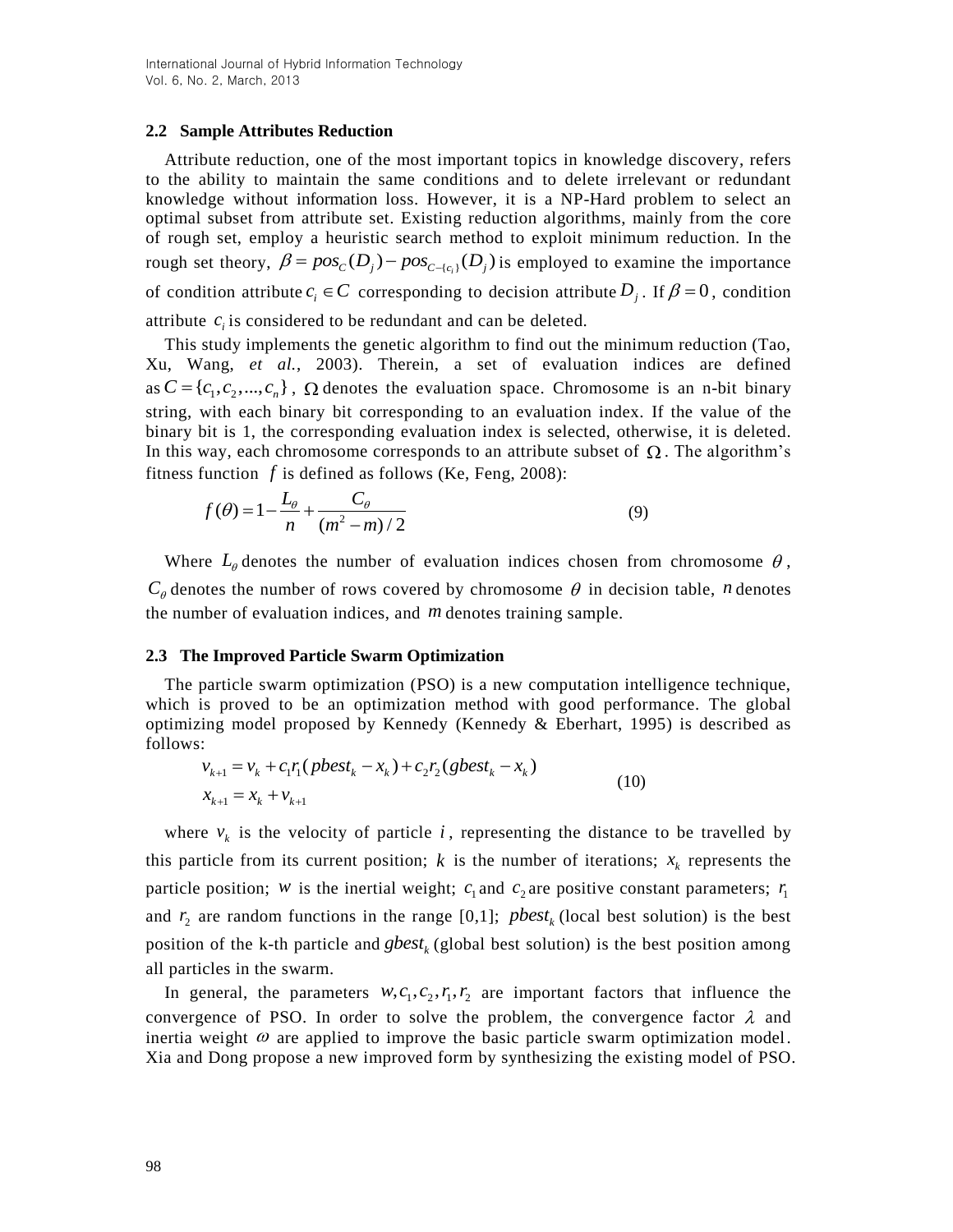To search for an optimal solution, each particle changes its velocity according to the cognition and social parts as follows (Xia, Dong,  $&$  Du, 2007): ch for an optimal solution, each particle changes its velon and social parts as follows (Xia, Dong, & Du, 2007):<br>  $v_{k+1} = \lambda \cdot [\omega(t)v_k + c_1 r_1(\text{pbest}_k - x_k) + c_2 r_2(\text{gbest}_k - x_k)]$  (1)

$$
v_{k+1} = \lambda \cdot [\omega(t)v_k + c_1 r_1 (pbest_k - x_k) + c_2 r_2 (sbest_k - x_k)]
$$
 (11)

$$
x_{k+1} = x_k + v_{k+1}\omega(t)
$$
 (12)

where 
$$
\lambda = \frac{2}{\left| 2 - c - \sqrt{c^2 - 4c} \right|}
$$
,  $w(t) = 0.9 - \frac{t}{T_{\text{max}}} \times 0.5$ 

Where  $c_1$  indicates the cognition learning factor;  $c_2$  indicates the social learning factor,  $r_1$  and  $r_2$  are random numbers uniformly distributed in  $U(0,1)$ , and  $T_{\text{max}}$  is the maximum iteration. With the increasing of t, parameter  $\omega$  will decrease from 0.9 to 0.4 linearly. Meanwhile, in order to balance the effect of random, according to research (Shi & Eberhart, 1998),  $c_1 = c_2 = 2$ .

#### **2.4 Parameter Selection by the Improved PSO**

This study applies an RBF kernel function in the LS-SVM to obtain an optimal solution. Two major RBF parameters in LS-SVM including  $C$  and  $\sigma$  must be set appropriately. Parameter *C* represents the cost of the penalty and the choice of value for *C* has influence upon classification outcome. If *C* is too big, the classification accuracy rate is very high in the training phase, but very low in the testing phase. If *C* is too small, the classification accuracy rate is unsatisfactory. Parameter  $\sigma$  has a much greater influence on classification outcomes than *C*, because its value affects the partitioning outcome in the feature space. An excessively big value for parameter  $\sigma$  results in overfitting, while a disproportionately small value leads to under-fitting (Pardo  $\&$ Sberveglieri, 2005; Lin, Ying, Chen, *et al.*, 2008).

As penalty function C and kernel function  $\sigma$  will affect the performance of LS-SVM, it merely means different impact on different data sets. The optimal parameter will greatly improve accuracy of LS-SVM. Therefore, parameter selection is a key issue for successful application of algorithm. In this paper, our improved PSO algorithm is used for parameters selection. To implement our proposed approach, this research uses the RBF kernel function for the LS-SVM classifier because RBF kernel function can

analyze higher dimensional data. The formulation can be given as below :  

$$
K(x_i, x_j) = \exp(-\left\|x_i - x_j\right\|/2\sigma^2)
$$
(13)

The fitness function is one of key factors to measure whether the improved algorithm is good or bad. In the PSO-LS-SVM, LS-SVM parameters are represented by every particle. The fitness to which the particle corresponds is the property of algorithm with this group of parameters. The mean absolute percentage error (MAPE) is employed as the fitness function:

$$
f = 1/n \sum_{1}^{n} \left| (y_i - y_i)/2y_i \right|
$$
 (14)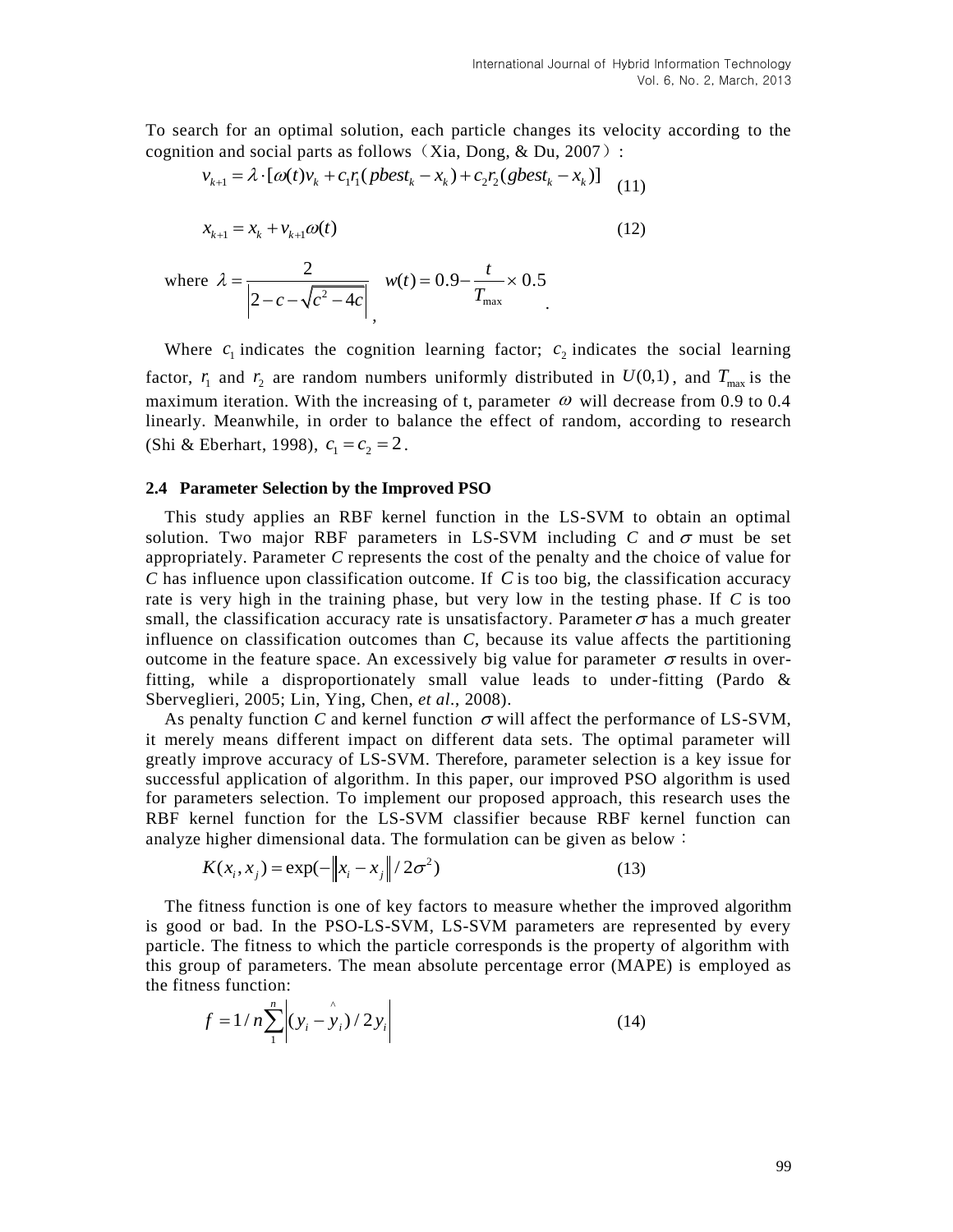Where *n* means the number of test sample,  $y_i$  is actual value,  $\hat{y}$  $y_i$  is predicted value, and *f* means the value of fitness.

The algorithm will end when prediction error reaches a given value or iteration number reaches the maximum number of iteration. The process of parameter selection by the improved PSO is as follows.

*Step 1:* Initialize the particle swarm algorithm, the initial population  $X(t)$  is made up of particle  $x_1, x_2, ..., x_n$  which is from primitive space  $\mathbb{R}^n$  randomly. The velocity matrix  $V(t)$  is made up of the particle's initial velocity  $v_1, v_2, ..., v_n$ .

*Step* 2: Define the fitness of particle  $f = 1/n \sum_{i=1}^{n} (y_i - \hat{y}_i)$ 1  $1/n \sum_{i=1}^{n} (y_i - y_i)/2$  $f = 1/n \sum_{i=1}^{n} (y_i - y_i)/2y_i$ .

**Step 3:** Compare current fitness  $f(x_i)$  with the best fitness  $f(\textit{pbest}_k)$  of every particle, if  $f(x_i) < f(\text{pbest}_k)$ , then  $\text{pbest}_k = x_i$ ; Compare current fitness  $f(\text{pbest}_k)$  of all particles in population, if  $f(x_i) < f(\text{pbest}_k)$ , then the optimal solution is  $\text{pbest}_k = x_i$ .

*Step 4*: Compute and update the velocity of each particle according to Eq. (11) and Eq. (12) and new population  $X(t+1)$  will be generated. Speed adjustment rules are as follows:

$$
v_i = \begin{cases} V_{\text{max}}, & v_i > V_{\text{max}} \\ -V_{\text{max}}, & v_i < -V_{\text{max}} \end{cases} \tag{15}
$$

*Step5:* Check the termination condition. If the number of iteration reaches the predetermined maximum number of iteration, return the current best individual as a result; Otherwise,  $T=T+1$  and return to step 2

*Step* 6: The optimal parameters  $\sigma$  and C of LS-SVM will be obtained through these steps.

# **3. Empirical Analysis**

#### **3.1 Attribute Reduction and Sample Data**

In this paper, some manufacturers listed on Shanghai and Shenzhen stock markets are selected as samples to evaluate default status of manufacturing companies. Data is collected from website <http://www.hexun.com/> from 2005 to 2007. After deleting abnormal samples, 188 samples are finally acquired. Therein, 94 companies are 'non-ST' companies with a financial position and low default risk. These companies are considered as 'good' companies and  $y=1$ . The remaining 94 companies are 'ST or  $*ST$ ' with a bad financial situation and high default risk. These companies are referred to as 'bad' companies and y=-1. Meanwhile, if a 'bad' company is misclassified as 'good' company, we call it as a type I error. On the contrary, if a 'good' company is misclassified as 'bad' company, it is recorded as a type II error. For the purpose of enhancing the generalization ability and discrimination accuracy of the new model, a random sampling method is employed to divide the data set into two parts. Totally 112 companies, composed of 56 'good' companies and 56 'bad' companies, are selected as a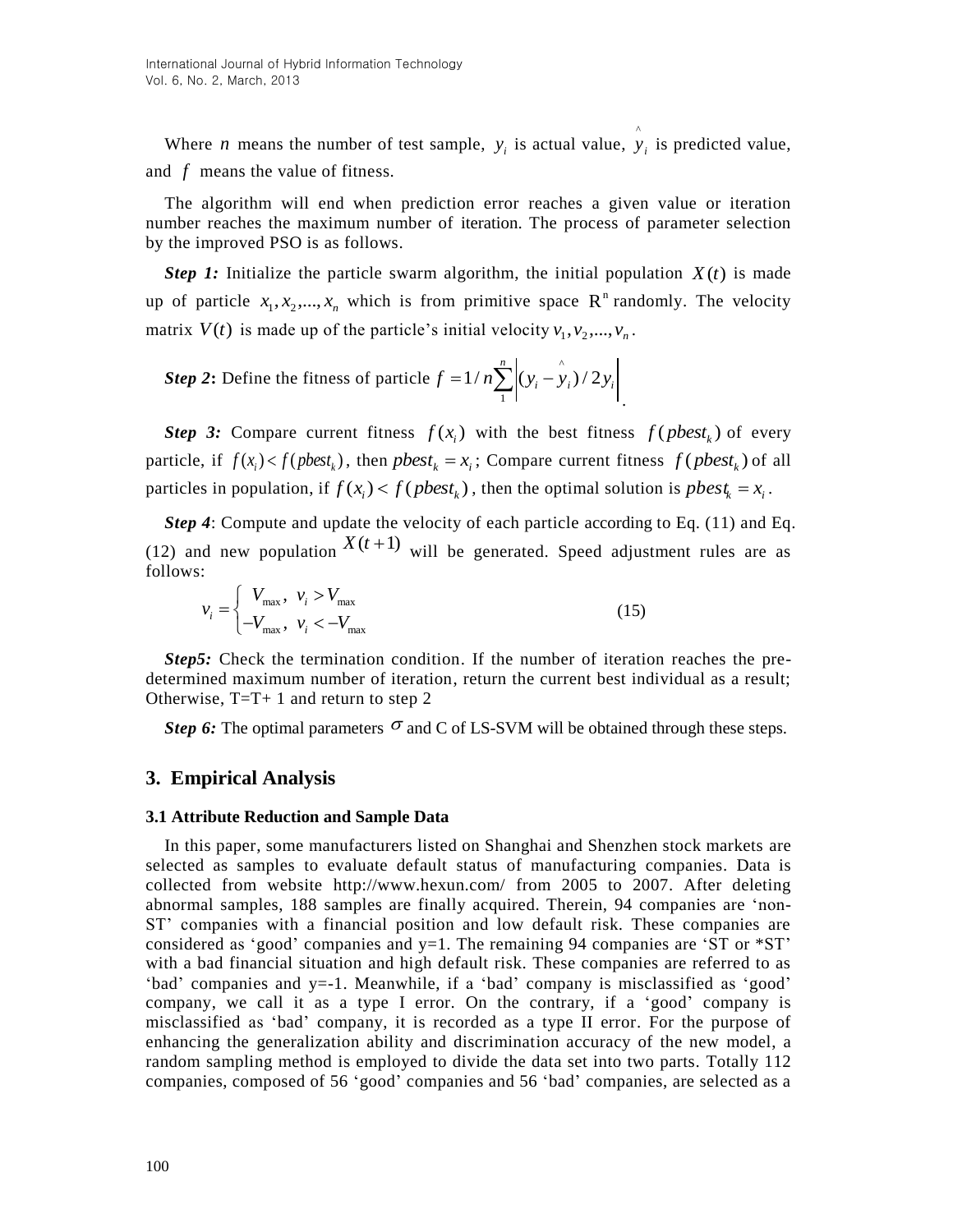training sample set, while the remaining 76 companies are used as a test sample set. The test sample set comprising of 38 positive samples and 38 negative samples are taken to testify prediction accuracy of the proposed PSO-LS-SVM. The experiments are carried out 3 times.

The evaluation attributes are mainly from domestic commercial banks, especially domestic third-party credit evaluation agencies. The financial indices system mainly comprises of four parts including debt paying ability, financial efficiency, capital working ability and potential as shown in Table 1.

| <b>Factors</b>             | <b>Evaluation indices</b>                                                                                                                                                                                                           |
|----------------------------|-------------------------------------------------------------------------------------------------------------------------------------------------------------------------------------------------------------------------------------|
| Debt paying ability        | Current ratio $(C_1)$ ; Quick ratio $(C_2)$ ; Cash ratio $(C_3)$ ; Current assets<br>versus total debt ratio $(C_4)$ ; Asset-liability ratio $(C_5)$ ; Cash flow debt<br>ratio $(C_6)$ ; Interest rate safeguard multiplier $(C_7)$ |
| Financial<br>efficiency    | Return on net assets $(C_8)$ ; Return on total assets $(C_9)$ ; Dominant business<br>ratio $(C_{10})$ ; Net profit margin $(C_{11})$ ; Ratio of Profits to Cost $(C_{12})$                                                          |
| Capital working<br>ability | Accounts receivable turnover $(C_{13})$ ; Turnover of current assets $(C_{14})$ ;<br>Inventory turnover ratio $(C_{15})$ ; Turnover of total capital $(C_{16})$                                                                     |
| Potential                  | Main business ratio $(C_{17})$ ; Net profit growth rate $(C_{18})$ ; Total assets<br>expansion ratio $(C_{19})$ ; Net capital increasing ratio $(C_{20})$                                                                           |

**Table 1. Financial Indices of Loan Default Discrimination System**

Since the rough set algorithm can only deal with discrete attributes, continuous data should be discretized first. Referring to the criteria of discrete interval classification (Jiang & Yuan, 2003), we can get the result of discretization, then credit evaluation attributes are reduced by genetic algorithm, and the crossover probability  $P_c = 0.8$ , mutation probability  $P_m = 0.05$ . Then 3 minimum reductions are achieved as below:  $\{C_1, C_5, C_7, C_8, C_{12}, C_{14}, C_{18}, C_{20}\},\$ 

 ${C_1, C_2, C_3, C_1, C_2, C_{15}, C_{18}, C_{18}, C_{20}}, {C_2, C_5, C_6, C_7, C_8, C_{12}, C_{15}, C_{17}, C_{20}}$ 

According to the formula of the minimum cluster ratio (Ke  $&$  Feng, 2008), one minimum reduction including 8 evaluation indices is achieved: minimum reduction including 8 evaluation indices is achieved:<br> $\{C_2, C_5, C_7, C_8, C_{12}, C_{15}, C_{18}, C_{20}\}$ . Quick ratio, asset-liability ratio, interest rate safeguard multiplier, return on net assets, ratio of profits to cost , inventory turnover ratio, net profit growth rate and net capital increasing ratio are selected as model variables. Compared with key evaluation indices which are used by current domestic and international scholars to study loan default discrimination problem, these 8 reduced evaluation indices can reflect the credit status and debt paying ability of the companies.

Additionally, normalization processing of data before the PSO-LS-SVM training is crucial with the goal of speeding up model convergence and reducing the impact of imbalance in data capacity to the network classifier. We use linear differential analysis

which is defined as  $x_{ii} = \frac{x_{ij} + \min_i}{i} \in [0,1]$  $max_i - min$  $y = \frac{x_{ij} - \min_i}{\cdot} \in$  $\overline{a}$  $\overline{a}$  $=$  $\sum_i$   $\sum_i$  **i i** *i*  $\sum_i$  $_{ij}$  –  $_{\rm mm}$   $_{i}$ *ij x*  $x_{ii} = \frac{x_{ij} + \min_i}{1 - \min_i} \in [0,1]$ , where max<sub>*i*</sub>, min<sub>*i*</sub> denote maximum and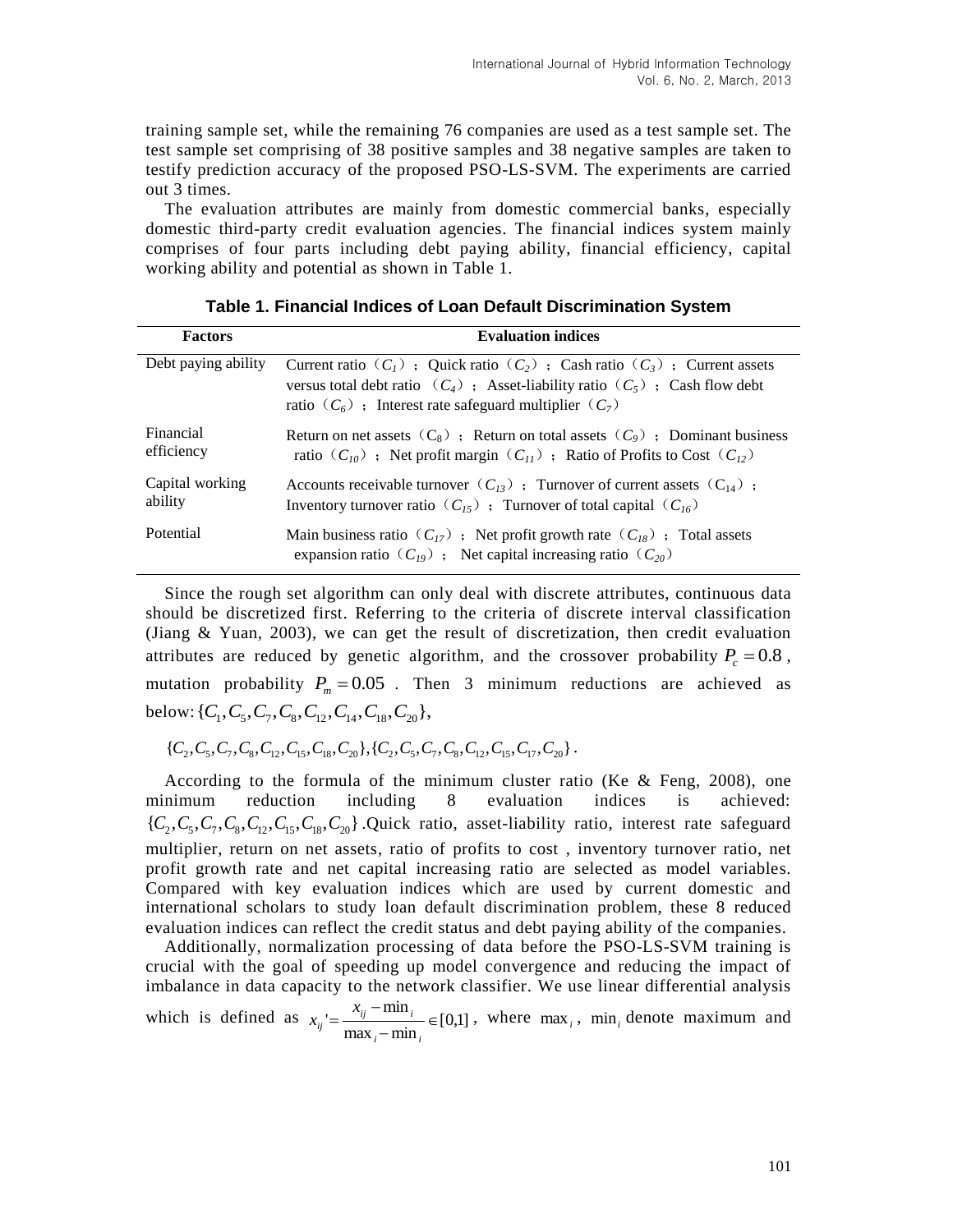minimal value of all sample data in attribute  $C_i$  respectively,  $x_{ij}$  denotes the *i*-*th* attribute in the *j*-*th* sample, and  $x_{ij}$  denotes the data after being normalized.

## **3.2 Search the Best with Iteration**

Our implementation platform is carried out on the Matlab7.1, a mathematical development environment, by extending the Libsvm Version 2.82 which is originally designed by Chang and Lin (Chang & Lin, 2008). According to non-linear characteristic of loan default discrimination data, the RBF kernel function is used. In PSO-LS-SVM model, the number of population size is 20 and the maximum number of iterations is 100. We set acceleration parameters  $c_1 = c_2 = 1.3$ , convergence parameter  $\lambda = 0.729$ , the inertia weight  $\omega_{\text{max}} = 0.9$ ,  $\omega_{\text{min}} = 0.1$ . In our experiment, we compare the performance of our classifier with four other popular methods: (I) PSO-SVM, (II) LS-SVM, (III) SVM, and (IV) BP neural network.

## **3.3 Empirical Results**

#### **(1) Classification comparison of the first experiment**

Classification results of the first experiment for testing samples are shown in Table 2. Among the 76 samples, 64 samples are classified correctly. Therein, 5 normal enterprises are misjudged as the default enterprise by PSO-LS-SVM, and misjudgment ratio is 13.16%. 7 default enterprises are misjudged as normal enterprise by PSO-LS-SVM, and misjudgment ratio is 18.42%. The average misjudgment ratio is 15.79%. From classification results of other four models, the average misjudgment ratio of PSO-SVM is 18.42%. The average misjudgment ratio of LS-SVM is 19.74% and that of SVM is 19.74%. BP neural network has the highest average misjudgment rate, which is 22.37%. Obviously, the classification precision of PSO-LS-SVM is higher than that of other four models.

| Model             | Origina | Predict Value | <b>Predict Value</b> | Sample | Misjudgment rate |  |
|-------------------|---------|---------------|----------------------|--------|------------------|--|
|                   | 1 value | Default       | Normal               | size   |                  |  |
| PSO-LS-           | Default | 31            |                      | 38     | 18.42%           |  |
| <b>SVM</b>        | Normal  | 5             | 33                   | 38     | 13.16%           |  |
| PSO-              | Default | 27            | 11                   | 38     | 39.29%           |  |
| <b>SVM</b>        | Normal  | 3             | 35                   | 38     | 7.89%            |  |
| LS-SVM            | Default | 28            | 10                   | 38     | 26.32%           |  |
|                   | Normal  | 5             | 33                   | 38     | 13.16%           |  |
| <b>SVM</b>        | Default | 27            | 11                   | 38     | 28.95%           |  |
|                   | Normal  | 4             | 34                   | 38     | 10.53%           |  |
| <b>BP</b>         | Default | 27            | 11                   | 38     | 28.95%           |  |
| neural<br>network | Normal  | 6             | 32                   | 38     | 15.79%           |  |

## **Table 2. Classification Results of the First Experiment**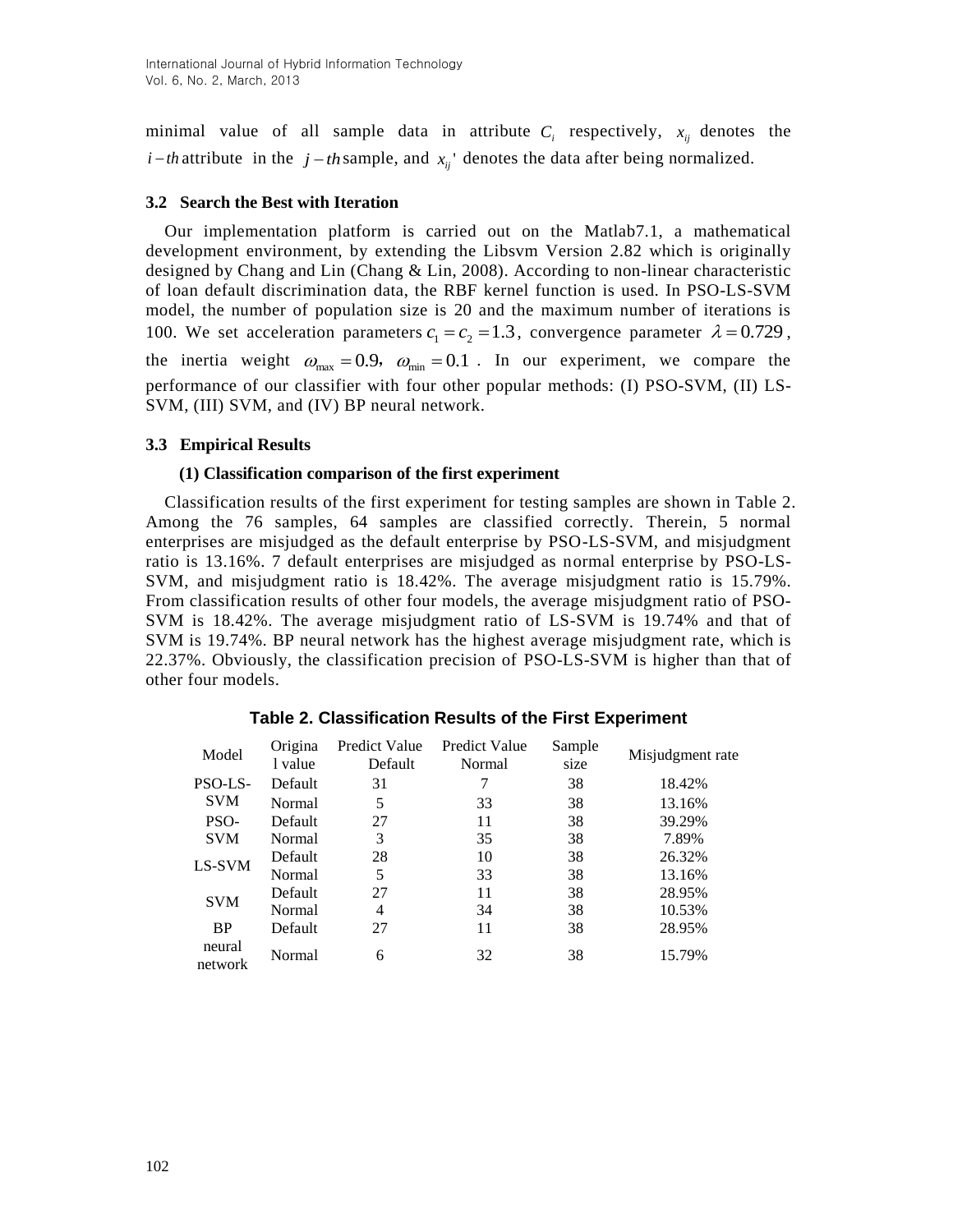| <b>Model</b>          | The First experiment |                  |                      | The Second experiment |                  |               |
|-----------------------|----------------------|------------------|----------------------|-----------------------|------------------|---------------|
|                       | Type I<br>error      | Type II<br>error | <b>Error</b><br>rate | Type I<br>error       | Type II<br>error | Error<br>rate |
| PSO-LS-<br><b>SVM</b> | 18.42%               | 13.16%           | 15.79%               | 15.79%                | 10.53%           | 13.16%        |
| <b>PSO-SVM</b>        | 39.29%               | 7.89%            | 18.42%               | 21.05%                | 7.89%            | 14.47%        |
| LS-SVM                | 26.32%               | 13.16%           | 19.74%               | 23.68%                | 7.89%            | 15.79%        |
| <b>SVM</b>            | 28.95%               | 10.53%           | 19.74%               | 26.32%                | 5.26%            | 15.79%        |
| <b>BP</b>             | 28.95%               | 15.79%           | 22.37%               | 28.95%                | 10.53%           | 19.74%        |

# **Table 3. Classification Accuracy of Five Models**(**1**)

# **Table 4. Classification Accuracy of Five Models**(**2**)

| Model                   | The First experiment |                         |                  | The Second experiment |                  |                      |
|-------------------------|----------------------|-------------------------|------------------|-----------------------|------------------|----------------------|
|                         | Type I<br>error      | <b>Type II</b><br>error | Error<br>rate    | Type I<br>error       | Type II<br>error | <b>Error</b><br>rate |
| PSO-LS-<br><b>SVM</b>   | 26.32%               | 7.89%                   | 17.11%           | 20.18%                | 10.53%           | 15.35%               |
| <b>PSO-SVM</b>          | 28.95%               | 7.89%                   | 18.42%           | 29.76%                | 7.89%            | 17.10%               |
| LS-SVM                  | 28.95%               | 7.89%                   | 18.42%           | 26.32%                | 9.65%            | 17.98%               |
| <b>SVM</b><br><b>BP</b> | 42.11%<br>39.47%     | 5.26%<br>7.89%          | 23.68%<br>23.68% | 32.46%<br>32.46%      | 7.02%<br>11.40%  | 19.74%<br>21.82%     |

## **(2) Classification Results**

The discrimination process of the first experiment is given specifically in Table 2. Results of other two experiments can be acquired by the same approach. Detailed discrimination results are demonstrated in Table 3 and Table 4. The prediction precision of discrimination model is measured by Type І and Type II errors.

From the classification results, Type І error rate of PSO-LS-SVM is much lower than that of other 4 models. However, from Table 3 and Table 4, Type II error of PSO-LS-SVM is higher than that of other 4 models. Average classification error rate of PSO-LS-SVM is much lower than that of other 4 models. In other words, average classification accuracy of PSO-LS-SVM is the highest of these five models.



**Figure 1. Classification Accuracy of Five Models in Three Groups of Experiments**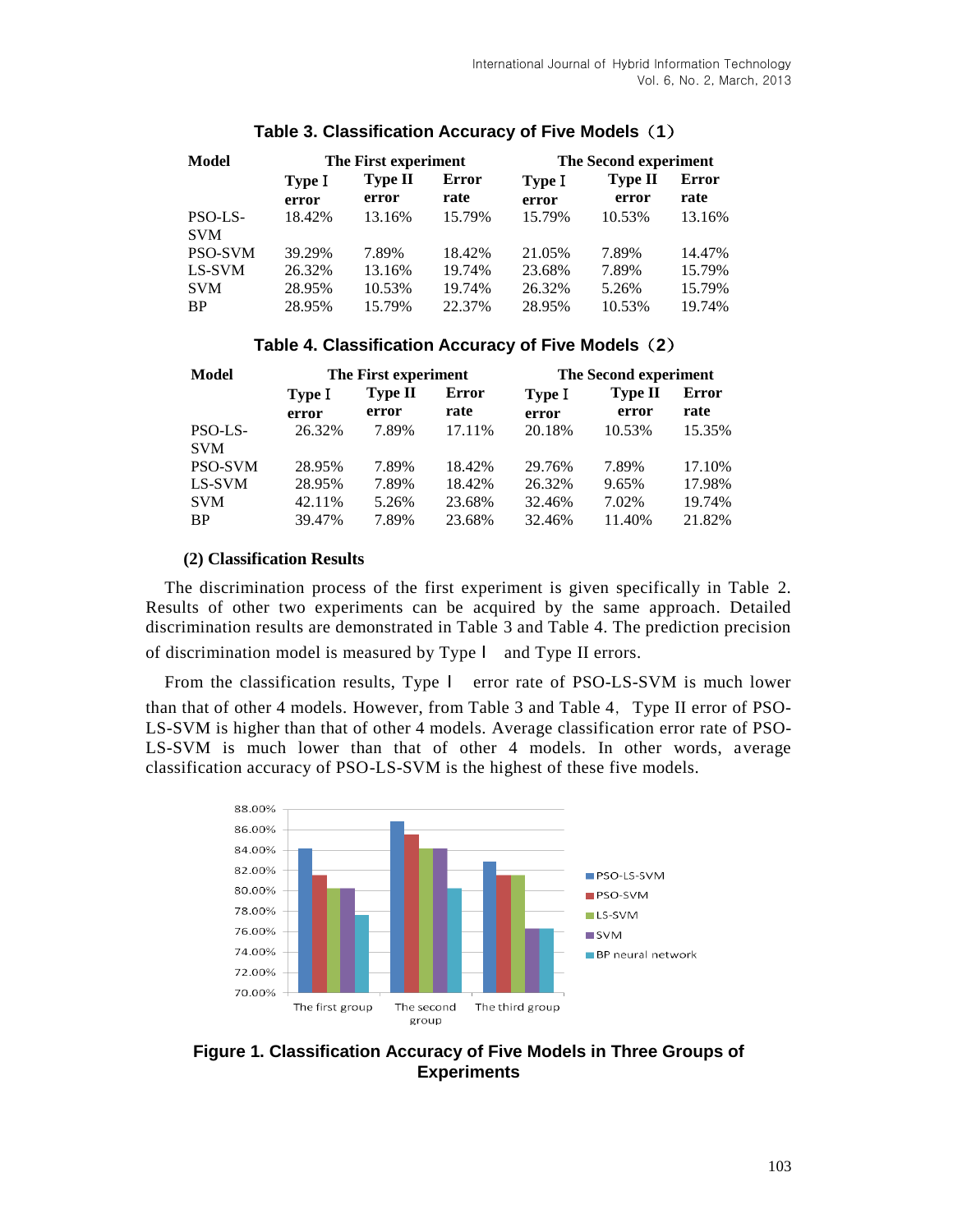International Journal of Hybrid Information Technology Vol. 6, No. 2, March, 2013



**Figure 2. Average Classification Accuracy of Five Models in Three Groups of Experiments**

In Figure 2, average classification accuracy of the proposed discriminate model is 84.65%. Average classification accuracy of PSO-SVM is 82.90%, and that of LS-SVM is 82.02%. For SVM, average classification accuracy is 80.26% and that of BP neural network is 78.18%. As shown in Figure 2, classification accuracy of PSO-LS-SVM is higher than that of other four discriminate models. Thus, the proposed model can obtain a better result in improving classification accuracy. And it definitely verifies that PSO-LS-SVM l is an effective tool in solving the problem of loan risk discrimination.

#### **4. Conclusion**

In this paper, an improved particle swarm optimization algorithm is put forward to select optimal parameters of LS-SVM. Over-fitting and under-fitting can be avoided effectively by optimizing LS-SVM parameters with improved PSO. Compared with genetic algorithm, algorithm parameters of particle swarm algorithm are simpler and do not involve complex adjustment. Thus, it is a useful approach to acquire optimal parameters of LS-SVM. The proposed model PSO-LS-SVM has been applied successfully to enterprises for loan default discrimination. Classification accuracy of PSO-LS-SVM model is higher than that of PSO-SVM, LS-SVM, SVM and BP neural network obviously. Empirical results indicate strong practicability of the proposed model and its high accuracy.

## **Acknowledgements**

The authors would like to thank the anonymous referees for their valuable comments and suggestions. Their comments helped to improve the quality of the paper immensely. This work is partially supported by NSFC(60804047), the Science and Technology Project of Jiangsu province,china (BE2010201), Ministry of education, humanities and social sciences research project(11YJCZH005), Jiangsu provincial department of education philosophy and social science project(2010SJB790025) and the Priority Academic Program Development of Jiangsu Higher Education Institutions.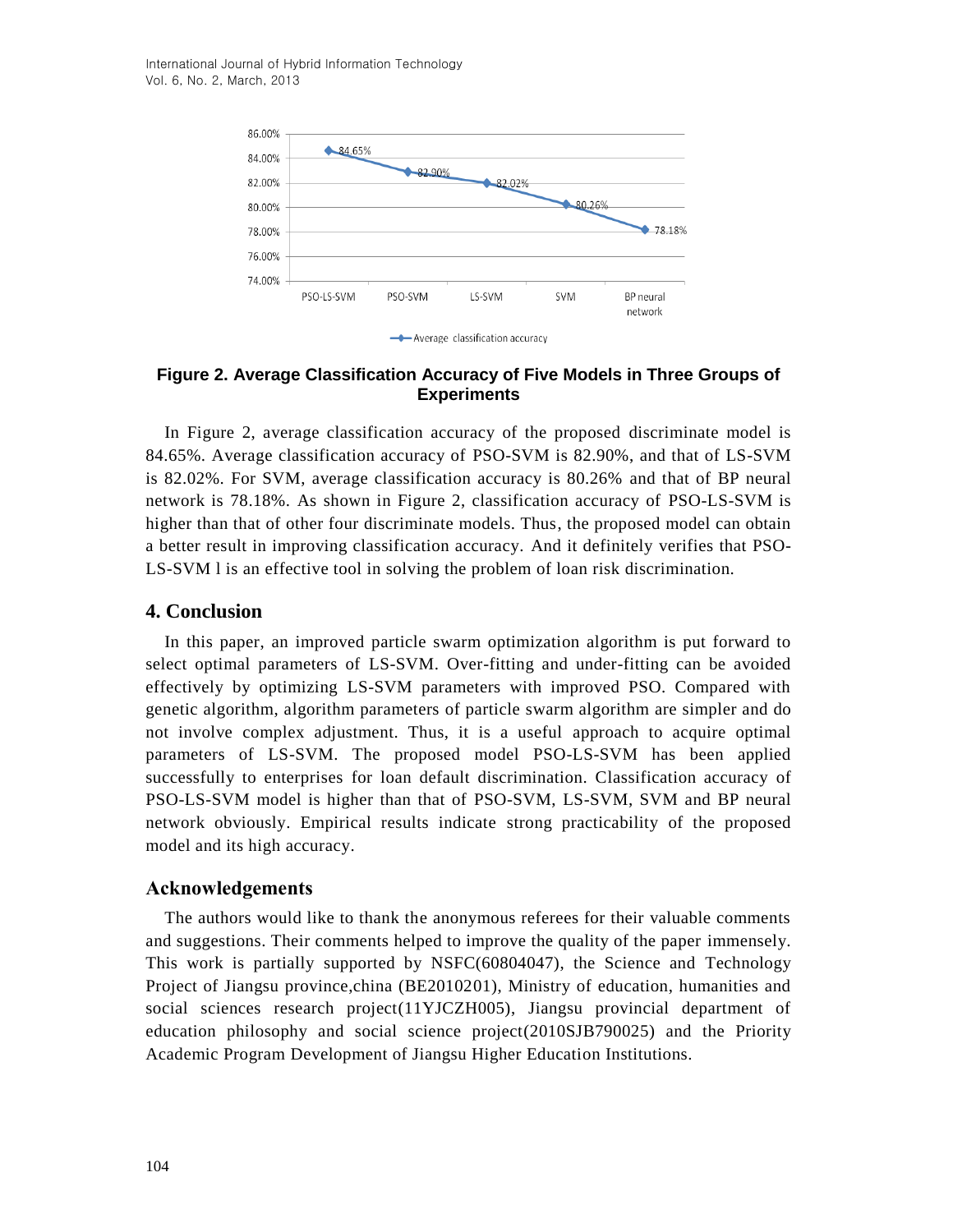## **References**

- [1] Z. Arnold and A. Tomohiro, "A direct Monte Carlo approach for Bayesian analysis of the seemingly unrelated regression model", Journal of Econometrics, vol. 159, no. 1, (**2010**), pp. 33-45.
- [2] C. C. Chang and C. J. Lin, "LIBSVM: a library for support vector machines", http: //www.csie.ntu.edu.tw /~cjlin/libsvm/index.htm, (**2008**).
- [3] K. L. Du, "Clustering: A neural network approach", Neural Networks, vol. 23, no. 1, (**2010**), pp. 89-107.
- [4] C. Gerda, A. Marc and M. Geert, "A quadratic bootstrap method and improved estimation in logistic regression", Statistics & Probability Letters, vol. 61, no. 4, (**2003**), pp. 383-394.
- [5] T. V. Gestel, J. A. K. Suykens, B. Baesens, S. Viaene, J. Vanthienen, G. Dedene, B. De Moor and J. Vandewalle, "Benchmarking least squares support vector machine classifiers", Machine Learning, vol. 54, no. 1, (**2004**), pp. 5-32.
- [6] J. W. Gu, C. Y. Tang and Z. X. Feng, "Building default discriminating NN model on firm's short-term loandata-considering qualitative indexes and misclassification Loss", Chinese Journal of Management Science, vol. 14, no. 15, (**2006**), pp. 104-108.
- [7] X. C. Guo, J. H. Yang, C. G. Wu, *et al.*, "A novel LS-SVMs hyper-parameter selection based on particle swarm optimization", Neurocomputing, vol. 71, (**2008**), pp. 3211-3215.
- [8] Z. Huimin, "A multi-objective genetic programming approach to developing Pareto optimal decision trees", Decision Support Systems, vol. 43, no. 3, (**2007**), pp. 809-826.
- [9] M. H. Jiang and X. C. Yuan, "Construction and application of GA-SVM model for personal credit scoring", Journal of Hefei University of Technology, vol. 31, no. 2, (**2008**), pp. 267-283.
- [10] J. Kennedy and R. C. Eberhart, "Particle swarm optimization", Proc IEEE Int Conf Neural Networks. Piscataway: IEEE Press, (**1995**), pp. 1942-1948.
- [11] K. L. Ke and Z. X. Feng, "Short-term loan default prediction based on integration of rough sets and genetic algorithm", Systems Engineering-Theory & Practice, vol. 28, no. 4, (**2008**), pp. 27-34.
- [12] K. L. Ke and Z. X. Feng, "Five-category classification of loan risk based on integration of rough sets and neural network system", Control Theory &Application, vol. 25, no. 4, (**2008**), pp. 759-763.
- [13] J. P. Li, Z. Y. Chen, L. W. Wei, W. X. Xu and G. Kou, "Feature selection via least squares support feature machine", International Journal of Information Technology and Decision Making, vol. 6, no. 4, (**2007**), pp. 671-686.
- [14] S. W. Lin, K. C. Ying, S. C. Chen, *et al.*, "Particle swarm optimization for parameter determination and feature selection of support vector machines", Expert Systems with Applications, vol. 35, no. 4, (**2008**), pp. 1817-1824.
- [15] R. Leardi, "Genetic Algorithms", Comprehensive Chemometrics, vol. 1, (**2009**), pp. 631-653.
- [16] M. A. Mathias and C. Mohamed, "Model selection for the LS-SVM: Application to handwriting recognition", Pattern Recognition, vol. 42, no. 12, (**2009**), pp. 3264-3270.
- [17] M. Pardo and G. Sberveglieri, "Classification of electronic nose data with support vector machines", Sensors and Actuators B Chemical, vol. 107, no. 2, (**2005**), pp. 730-737.
- [18] Y. Shi and R. C. Eberhart, "Parameter selection in particle swarm optimization, Evolutionary Programming VII", Proceedings of the Seventh Annual Conference on Evolutionary Programming, New York, (**1998**).
- [19] J. A. K. Suykens, T. V. Gestel and B. J. De, "Least squares support vector machines", Singapore: World Scientific Pub. Co. Inc., (**2002**).
- [20] J. Suykens, T. Van Gestel, J. De Brabanter, B. De Moor and J. Vandewalle, "Least Squares Support Vector Machines", World Scientific, (**2002**).
- [21] H. L. Shu, "Expert system methodologies and applications—a decade review from 1995 to 2004", Expert Systems with Applications, vol. 28, no. 1, (**2005**), pp. 93-103.
- [22]A. Senf, X. W. Chen and A. Zhang, "Comparison of one-class SVM and two-class SVM for fold recognition", Neural Information Processing, 13th Int Conf ICONIP 2006, Proc. Hong Kong, (**2006**), pp. 140-149.
- [23] L. L. Shen and J. Zhen, "Gabor Wavelet Selection and SVM Classification for Object Recognition", Acta Automatica Sinica, vol. 35, no. 4, (**2009**), pp. 350-355.
- [24] Z. Tao, B. D. Xu, D. W. Wang, *et al.*, "Rough Set Knowledge Reduction Approach Based on GA", Systems Engineering, vol. 21, no. 4, (**2003**), pp. 116-122.
- [25] W. Tinghua, H. Houkuan, T. Shengfeng, *et al.*, "Feature selection for SVM via optimization of kernel polarization with Gaussian ARD kernels", Expert Systems with Applications, vol. 37, no. 9, (**2010**), pp. 6663- 6668.
- [26] Y. Wang and W. Guo, "Local prediction of the chaotic fh-code based on LS-SVM", Journal of Systems Engineering and Electronics, vol. 19, no. 1, (**2008**), pp. 65-70.
- [27] W. B. Xiao and Q. Fei, "A Study of personal credit scoring models on support vector machine with optimal choice of kernel function parameters", Systems Engineering-Theory & Practice, vol. 26, no. 10, (**2006**), pp. 73-79.